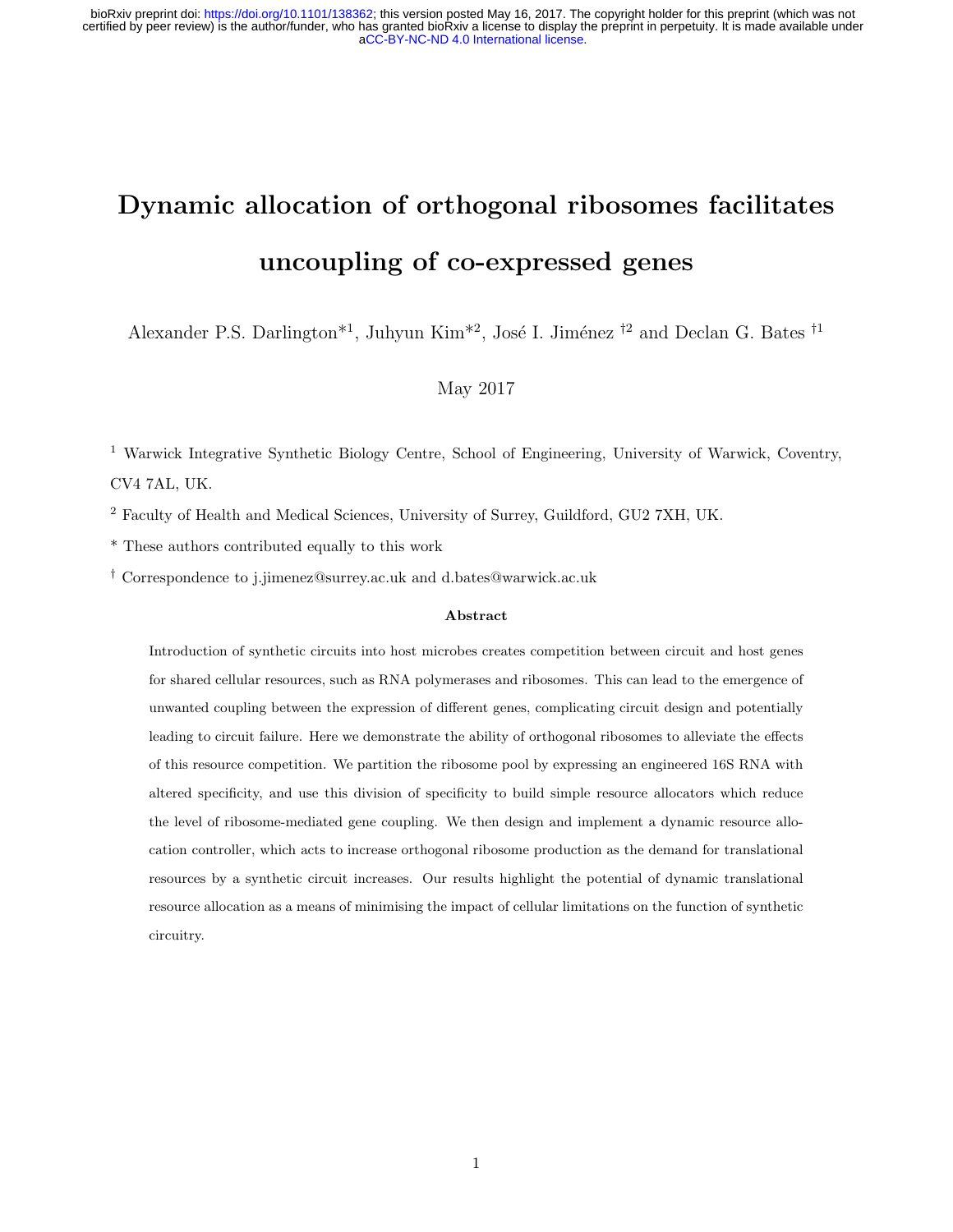#### Introduction

A key goal of synthetic biology is the construction of novel information processing genetic circuits in microbes which can be used to guide cellular function and control metabolic processes [1]. However, many initial designs fail upon implementation in vivo due to unforeseen interactions between the host and synthetic circuit [2]. These often arise due to competition for shared cellular resources, such as RNA polymerases and ribosomes [3]. Previous experimental studies have shown that translational capacity, in the form of free ribosomes, limits microbial gene expression [4, 5, 6, 7, 8] and so is a key cause of these hidden interactions [3]. Previous work has shown that the *non regulatory* coupling which emerges due to these hidden interactions can be reduced by careful design and selection of ribosome binding sites and plasmid copy numbers [3, 5, 6]. Additionally, incorporating negative feedback loops into the circuit can insulate genes [9, 10, 11]. These approaches, however, require significant re-design of the original synthetic circuit, and by incorporating additional regulatory interactions may make certain circuit behaviours unobtainable. In this work, we propose an alternative approach, based on the partitioning of the cell's translational capacity, and show that it allows the decoupling of circuit genes from one another and from their host without the need for extensive modification.

Previously, both transcription and protein degradation activities have been partitioned into circuit-specific and host-specific activities through the use of 'orthogonal' components. For example, the expression of RNA polymerases (RNAP) from bacteriophage T7 in *Escherichia coli* creates a circuit-specific transcription system [12]. Co-option of proteases from other bacteria has been used to create a circuit-specific degradation pathway [13]. Due to the universality and complexity of the cell's translational machinery, there does not exist a sufficiently distinct ribosome which can be co-opted into  $E.$  coli to create a truly orthogonal ribosome pool. However, translational capacity can be divided into host and circuit specific functions by the use of synthetic ribosomal components to create a quasi-orthogonal ribosome ('o-ribosomes') system [14, 15, 16]. The binding interactions between an mRNA and the 16S rRNA of the small ribosomal subunit are known to be a key regulator of translation initiation [17], and thus o-ribosomes can be created by expressing a synthetic 16S rRNA. Evolving or designing the 5' sequences at and around the ribosome binding site (RBS) of circuit mRNAs to interact with this synthetic sequence allows the creation of an orthogonal translation system [15, 16]. For simplicity, we refer to this synthetic 5' sequence as an orthogonal RBS ('o-RBS'). These specialised o-ribosomes have previously been successfully used to probe various aspects of ribosome function [18] but their use in the creation of synthetic gene circuits has not yet been explored.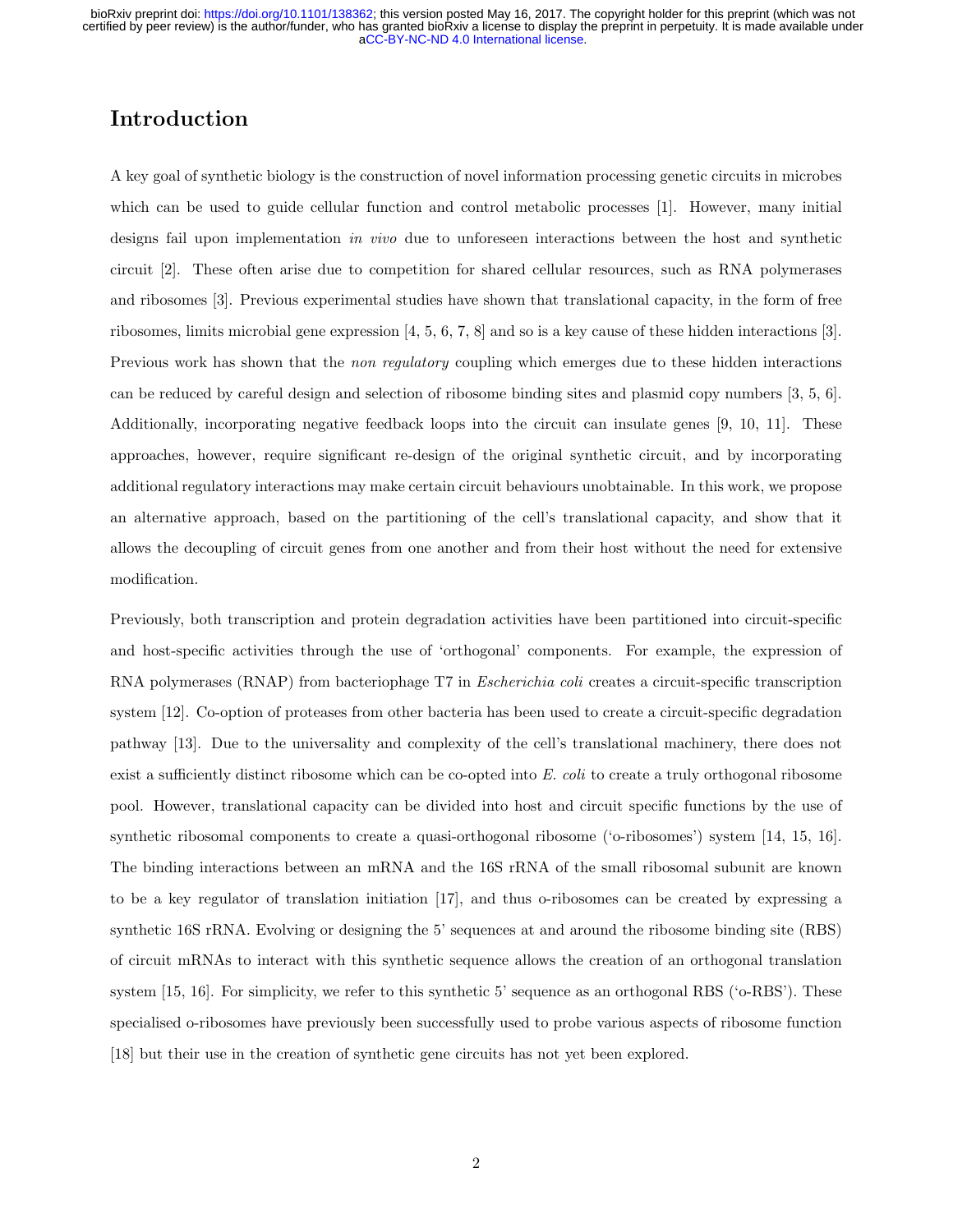#### Results

Development of an o-ribosome model We initially developed a mathematical model to assess the feasibility of implementing an orthogonal translation system, based on the microbial physiology model developed by Weiße et al. [19]. This model captures the three fundamental trade-offs in bacterial gene expression: (i) energy production is limited by substrate import and enzymatic activity, (ii) finite translational capacity, and (iii) the proteome mass is finite. We refined the original ribosome synthesis description by considering the separate production of a protein component, which we term the 'empty ribosome', and an rRNA component. The protein component is encoded by an mRNA and translated by host ribosomes. This species represents the small and large ribosomal subunits and other accessory protein complexes. The host and orthogonal rRNAs are transcribed and bind with the empty ribosome to form either functional host or orthogonal ribosomes. See Section S3.1 for the full model derivation. Our model predicts that cells can tolerate the use of orthogonal ribosomes for significant levels of gene expression (Figure S21a,b) and that partitioning of the ribosome pool can be used to divert translational machinery to a synthetic gene (Figure S21c).

Construction of an orthogonal gene expression system in vivo We utilised a previously described o-16S rRNA system, which contains an o-16S rRNA under the control of  $P_{lac}$ , thus allowing its levels to be controlled by isopropyl β-D-1-thiogalactopyranoside (IPTG) [20]. Our circuit is carried on a second plasmid and consists of RFP under the control of the  $P_{lux}$  promoter. Translation by either the host (h-RFP) or orthogonal (o-RFP) ribosome pools is controlled by selection of the RBS (Figure 1a). RFP mRNA production is induced with N-acyl homoserine lactone (AHL) via luxR which is constitutively expressed from the circuit plasmid and utilises host ribosomes for its expression.

To assess the impact of o-ribosome production on the host growth rate and gene expression, gene induction was maintained using a constant concentration of AHL in the presence of increasing IPTG concentration. The production of o-ribosomes alone has no effect on growth rate demonstrating that their presence is non-toxic (Figure S2). We observe a 50% increase in h-RFP fluorescence  $(p < 0.05, t-test, 0 \text{ mM } vs. 0.5 \text{ mM IPTG})$ (Figure 1b). This is likely due to a low affinity of the o-ribosome pool for the host RBS which gives rise to a low level of 'crosstalk'. Increasing the ability of genes to sequester ribosomes, for example by increasing RBS strength or expression level, abolishes the impact of cross talk (Section S3.5). Increasing the size of the o-ribosome pool acts to dramatically increase o-RFP expression, demonstrating the utility of o-ribosomes to set a 'circuit-specific protein budget' (Figure 1c). Use of o-ribosomes for gene expression has no effect on exponential growth rate  $(p = NS$  for pairwise comparisons at all IPTG levels). Expression of o-RFP is on the order of tenfold smaller than that of the h-RFP. This may be due to inefficient o-ribosome assembly resulting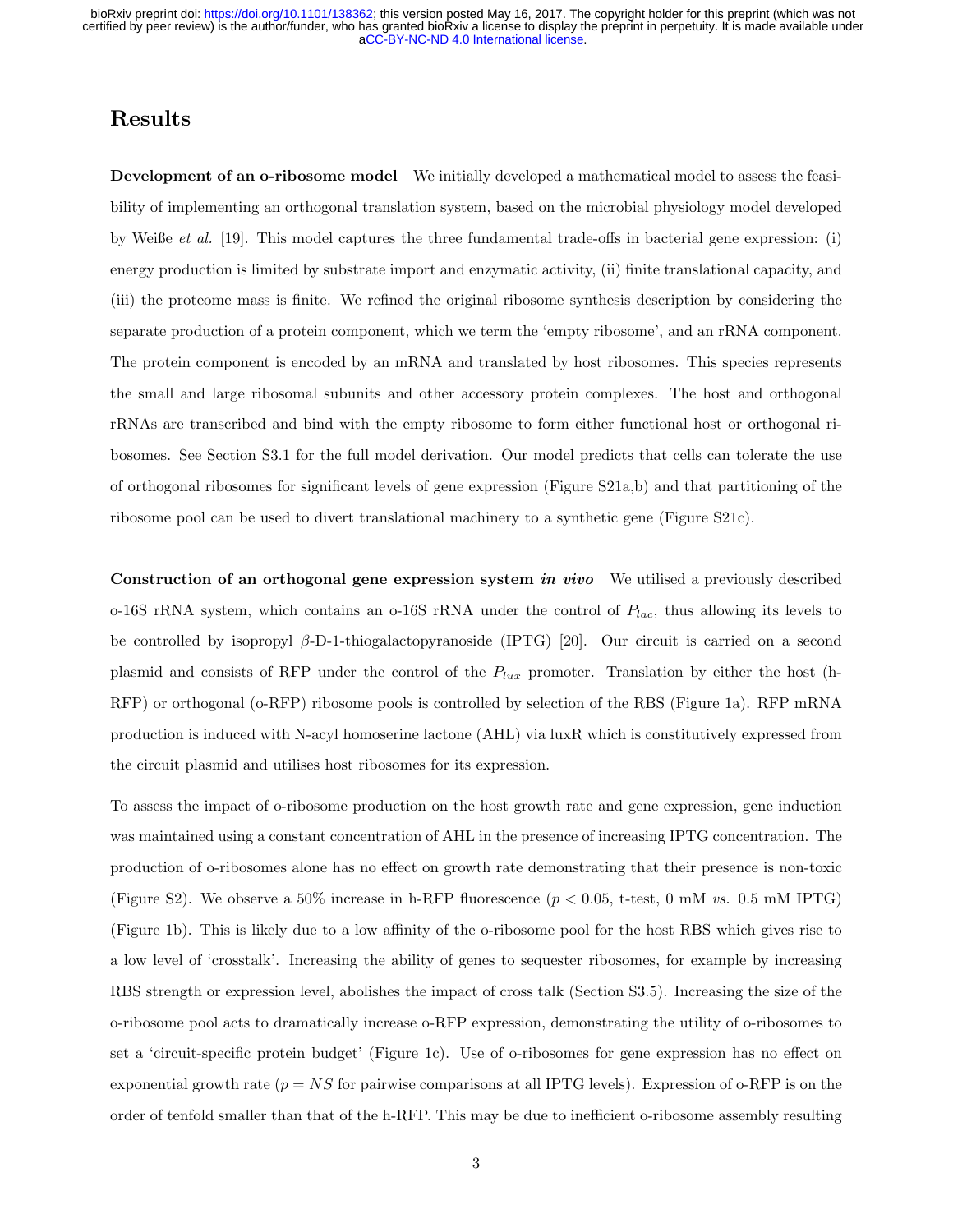in a smaller number of available ribosomes or due to the difference in strengths of the o-RBS (Figure S23).

Gene coupling in circuits utilising an orthogonal ribosome pool. Here we consider a new circuit consisting of two genes; the original RFP cassette and a new GFP cassette. GFP transcription was constitutively driven from the  $P_{tet}$  promoter and the host or o-ribosome pool utilised for translation, controlled by selection of RBS as described above. We determined the level of coupling between the two circuit genes by observing the slope of the isocost line of circuit gene expression during exponential growth; this quantifies the change in GFP as RFP is induced [6] (Figure 2). During balanced exponential growth, the concentration of RNAP and ribosomes is constant, creating a 'fixed protein budget'. This is shared across the circuit genes so that as more is 'spent' on one gene, less can be 'spent' on another. This interaction is quantified in the slope of the isocost line, [6], which demonstrates the potential combinations in which the two proteins can be produced given the fixed budget. Gene coupling in the h-RFP-hGFP circuit (utilising the host ribosome pool) results in a slope of -3.3; for every unit of RFP gained, ∼3 units of GFP are lost (Figure 2b). Tuning the o-ribosome pool when utilising the host ribosomes as the translational resource has no effect on the coupling observed, consistent with our model predictions (Figure 2a). Replacing the host RBS sequences with the o-RBS to produce the o-RFP-o-GFP circuit results in the coupling being reduced to 30% of that observed when using the host pool (Figure 2d). Increasing IPTG increases gene expression but has negligible effect on coupling, as predicted by our model (Figure 2b).

Utilising both host and orthogonal ribosome pools reduces coupling of co-expressed genes. Having successfully partitioned the ribosome pool, we tested the ability of these pools to act as a simple distribution mechanism for translational capacity. Maintaining the original circuit topology and function, we altered the RBS of each gene to create two new circuit variants; o-RFP-h-GFP and h-RFP-o-GFP. Our model predicts that placing the constitutively expressed GFP under control of the o-ribosome pool (h-RFP-o-GFP arrangement) acts to insulate the gene from competition with RFP and so significantly reduces gene coupling, over a range of o-ribosome pool sizes (Figure 3a). Experimental validation of these predictions showed near complete abolition of the isocost line slope with coupling falling by over 95% (Figure 3b). Varying IPTG levels shows this decoupling is highly robust, with IPTG acting only to tune expression (Figure 3b).

The inverse arrangement, where the constitutively expressed GFP utilises the host ribosome pool and the induced RFP utilises the o-ribosome pool (the o-RFP-h-GFP circuit), results in increased gene coupling with the isocost line gradient increasing by over six times in comparison to coupling in circuits using the host ribosomes (Figure 3c,d). Analysis of the model suggests that this is the result of competition for host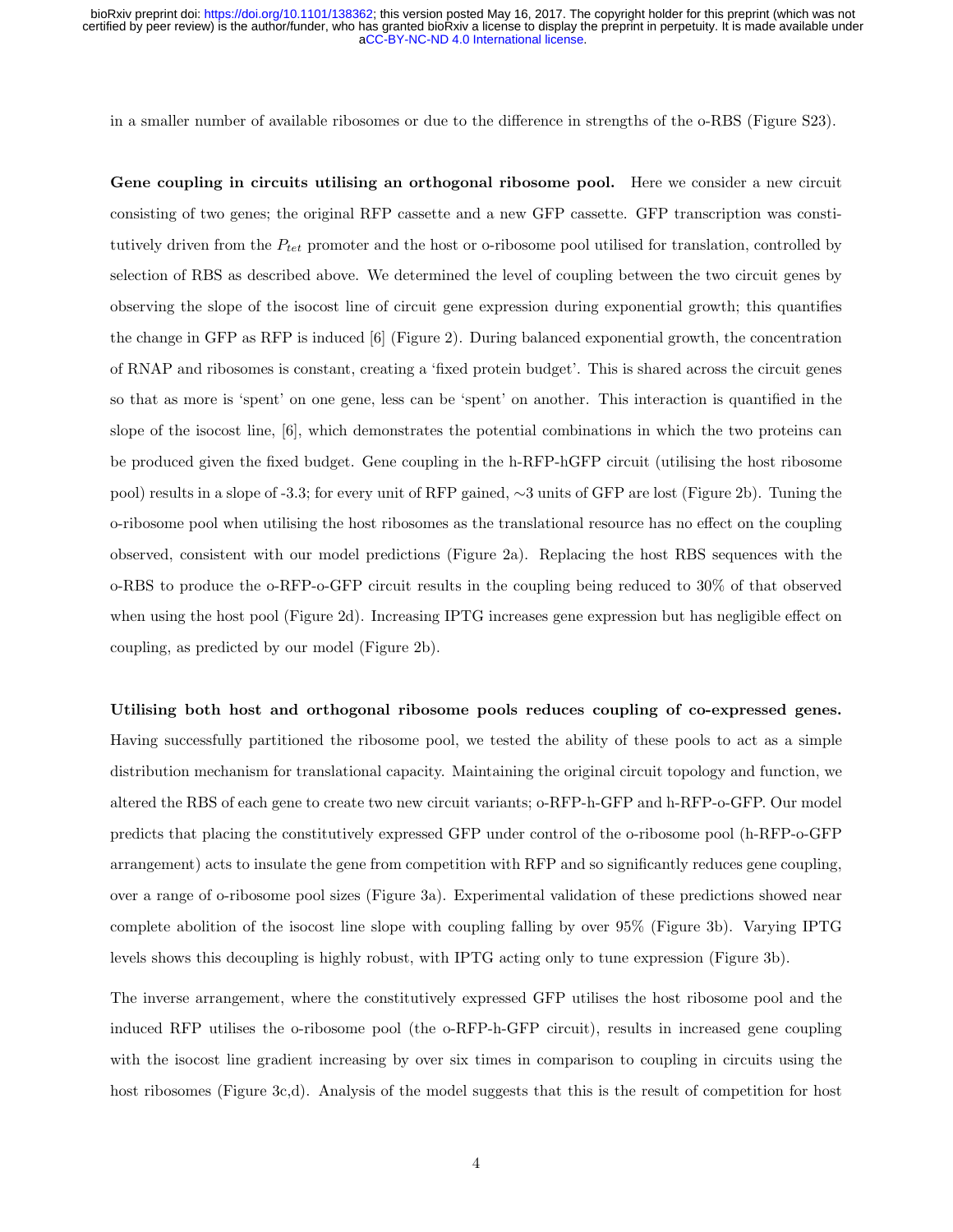ribosomal components, which are severely depleted. During translation of o-RFP, o-ribosomes are stabilised, which prevents release of 'empty' ribosomes, representing components of the ribosomal complex. This reduces the number of host ribosomes and so reduces host gene expression, including the expression of h-GFP (Figure S24).

We extended this approach of using multiple ribosome pools in silico by simulating the use of one o-ribosome pool for each circuit gene (Figure S25). Optimising the production of the two o-ribosome pools creates strong decoupling, with GFP falling less than 10% as RFP is induced. However, the RFP still shows a saturating response to increasing induction due to the finite o-ribosome pool size. There are also likely to be significant challenges in implementing multiple pools in vivo due to the cross talk found between different o-ribosome pools [15].

Designing a dynamic resource allocation controller to uncouple co-expressed genes. Although we have shown that using separate host and o-ribosome pools can significantly reduce coupling between co-expressed genes, finite resource limitations still result in a saturated input-output response profile, while using a single orthogonal pool results in significant resource-mediated coupling. This coupling can, however, be exploited to design a feedback controller which acts to increase the circuit translational capability in line with increasing demand, thus alleviating *both* resource-mediated coupling and saturation effects (Figure 4). Increasing ribosome biosynthesis is not experimentally tractable so our controller acts to change the ratio of orthogonal to host ribosomes. We exploit the constitutive production of a repressor which utilises the oribosome pool for its own translation and inhibits the expression of the o-16S rRNA. Constitutive production of the repressor mRNA means that repressor protein levels act as a sensor for translational demand (Figure 4). To guide our design, we first implemented the feedback mechanism in our model (see Section S3.1.7). We demonstrate the function of our controller by considering the constitutive expression of one gene and simulating its response to the stepped induction of a second gene (Figure 4). When circuit demand is low, before the second gene induction, competition between the circuit and the controller is low (Figure 4b). This results in high expression of the controller and therefore high repression of the o-rRNA, meaning that few ribosomes are co-opted from the host. Upon induction of the second gene, the demand for o-ribosomes increases (Figure 4b). The repressor mRNAs will remain largely unaffected, but their translation falls due to increased competition (Figure 4b). The decrease in repressor production results in relief of the inhibition of the o-16S rRNA gene and so increased o-rRNA production and increased co-option of host ribosomes (Figure 4a). This results in the maintenance of circuit protein production as other circuit genes are induced (Figure 4c).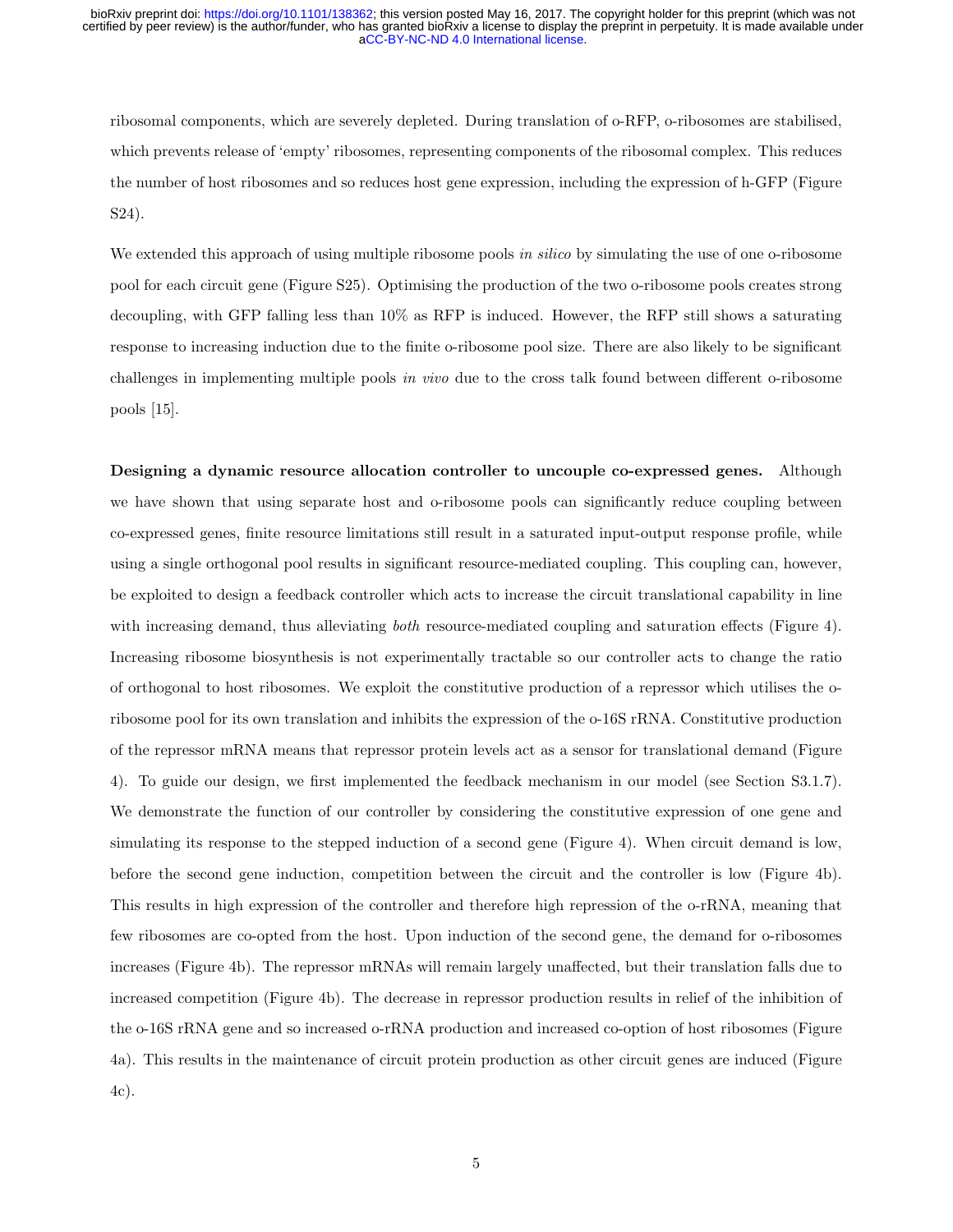To test the robustness of our design to likely levels of uncertainty and variability arising from potential experimental implementations, we carried out sensitivity and robustness analyses around the optimal solution identified (Figure 5). This indicated that the feedback topology is highly robust, with all designs tested showing a better mRNA-protein mapping than the circuit using the o-ribosome pool without control, including those parameters which are difficult to design such as the  $o<sub>\rho</sub>$  (Figure 5a, inset). However, we do see the emergence of a trade-off between decoupling ability and gene expression, with decoupling coming at a cost to gene expression (Figure S26). Our sensitivity analysis shows that the controller needs to have a high ability to sequester o-ribosomes. Increasing the controller's transcription rate and RBS strength is predicted to increase the ability of the controller to decouple genes (Figure 5b,c), with the former also raising gene expression while the latter reduces it. Varying the dissociation constant across a tenfold range allows the protein levels to be tuned at no cost to the level of decoupling achieved (Figure 5d), while varying the Hill function coefficient shows the need for the controller to be highly non-linear (Figure 5e).

**Testing the controller in vivo.** Having demonstrated the feasibility of using a feedback controller to dynamically allocate ribosomes between host and circuit, we implemented a prototype controller in vivo. Using the results of our sensitivity analysis as a guide, we based our controller on the strongly binding LacI repressor  $(k_D \approx 0.02 \text{ nM}, [21])$ , which also shows a highly non-linear mode of action due to the dimerisation steps required to produce the functional complex. We selected the strong  $P_{LacIq}$  promoter to drive LacI transcription [22] (Figure 5b), and used the same orthogonal RBS as previously. We deleted the host chromosomal LacI gene and placed the exogenous copy with promoter and o-RBS into the plasmid with the o-16S rRNA. Comparing the 0.5 mM IPTG treatment of the controlled circuit with the uncontrolled o-RFP-oGFP circuit of equivalent protein number (i.e. equivalent demand for ribosomes), we found that the controller decreases coupling by 50% (Figure 6). Tuning the controller threshold with ITPG allows the tuning of protein levels at no cost to decoupling (consistent with Figure 5d).

#### Discussion

To control cellular processes synthetic biologists and biotechnologists often use regulation of gene expression; by regulating transcription we assume protein levels will follow. However, the use of a common pool of cellular resources results in the emergence of hidden interactions, 'couplings', between genes which are not immediately apparent from circuit topologies. This can result in a breakdown in the relationship between transcriptional regulation (input) and protein levels (output). In this paper, we have shown the feasibility of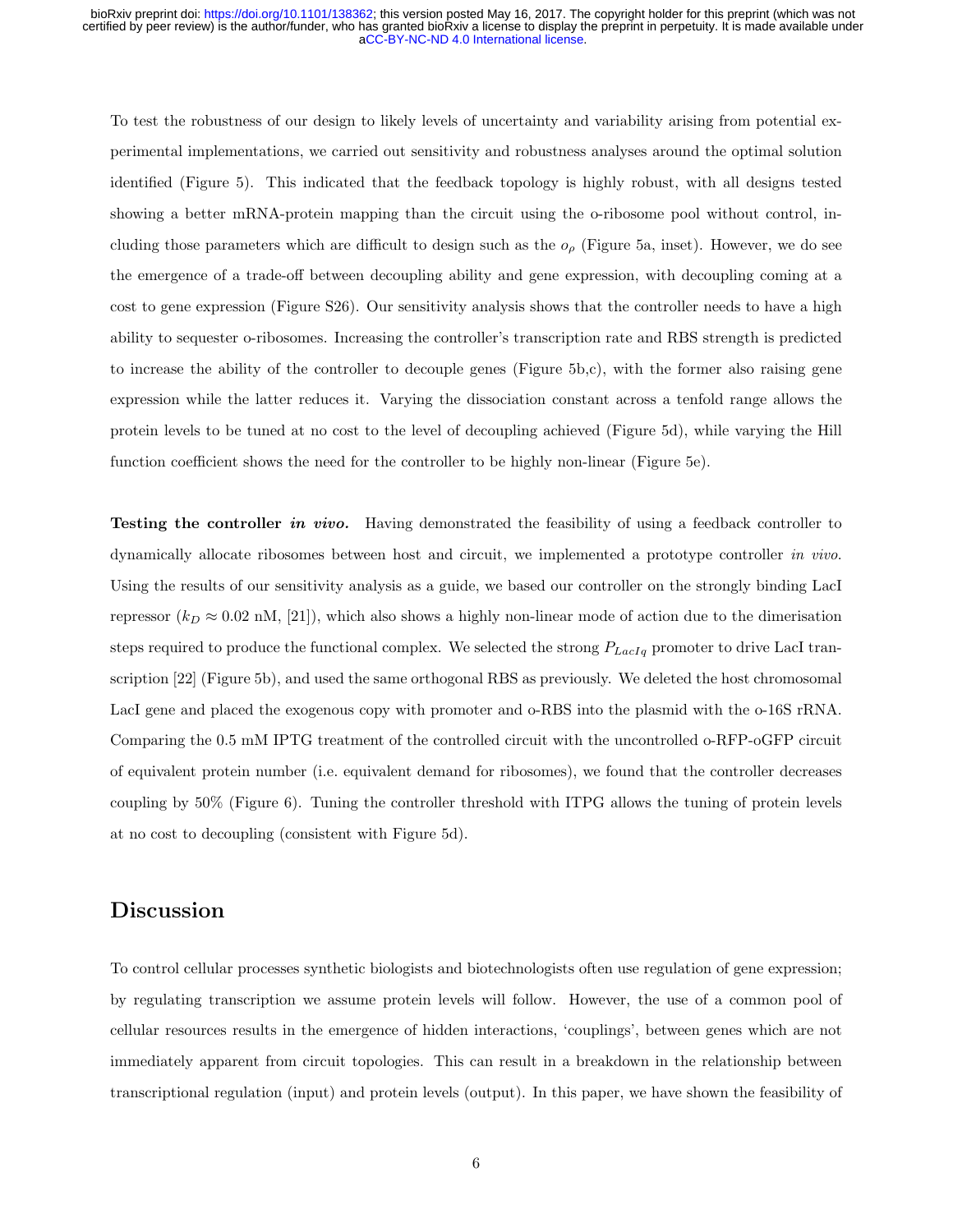dividing the cell's translational resources to reverse this breakdown.

We have demonstrated that the use of orthogonal ribosomes is non-toxic to host cells (in agreement with previous reports), and that they can be used successfully for the targeted expression of synthetic circuit genes. Whilst we observe some crosstalk, with a small propensity of orthogonal ribosomes to translate host genes, when gene expression is low this does not appear to significantly impact on the design of our resource allocators and controller. Manipulating the size of the orthogonal ribosome pool provides an additional 'dial' for controlling gene expression [23].

By carefully selecting which genetic modules utilise either the host or orthogonal ribosome pools we can reduce hidden interactions between co-expressed genes (Figure S18A). Our simple model of cellular physiology is sufficient to determine which modules should utilise the o-ribosome pool to achieve the best coupling reduction. The greatest level of decoupling is achieved when constitutively expressed genes utilise the orthogonal pool while dynamically regulated genes utilise the host pool. In this manner, the orthogonal pool appears to act as an insulation device.

However, this use of multiple ribosome pools does not prevent resource-mediated saturation. The response of a genetic module to increasing input does not show increasing output due to lack of additional free ribosomes at high levels of input, which results in the saturating response and effective autoinhibition of each gene. Taking inspiration from control theory, we took advantage of gene couplings to design a negative feedback controller which acts to dynamically divert resources to the synthetic circuit as demand for them increases. This controller acts to remove both resource mediated saturation and gene-gene coupling. Guided by the analysis of our model, we implemented a prototype controller, based on the repressor lacI, and found that it could reduce gene-gene coupling in a simple two gene circuit by 50%. The decoupling ability of the controller is robust, with only protein levels, not coupling, being changed with the addition of IPTG. Although our model predicts that coupling can be reduced further than the 50% observed in our prototype design, the remaining uncontrolled coupling observed experimentally is likely to be due to factors not explicitly accounted for in our model, such as RNA polymerases, or specific tRNAs and/or amino acids.

In previous studies, a number of *transcriptional* resource allocators have been developed, either by directing the core polymerase via use of orthogonal  $\sigma$  factors (analogous to our use of multiple ribosome pools), or by using feedback to control RNA polymerase expression across species [24, 25]. In another approach, Venturelli et al. proposed and implemented a global resource allocator based on increasing decay rates of host mRNAs to reduce ribosomal competition [26]. Our dynamic resource allocator complements these efforts by providing another potential layer of control at the translational level, which multiple studies have shown is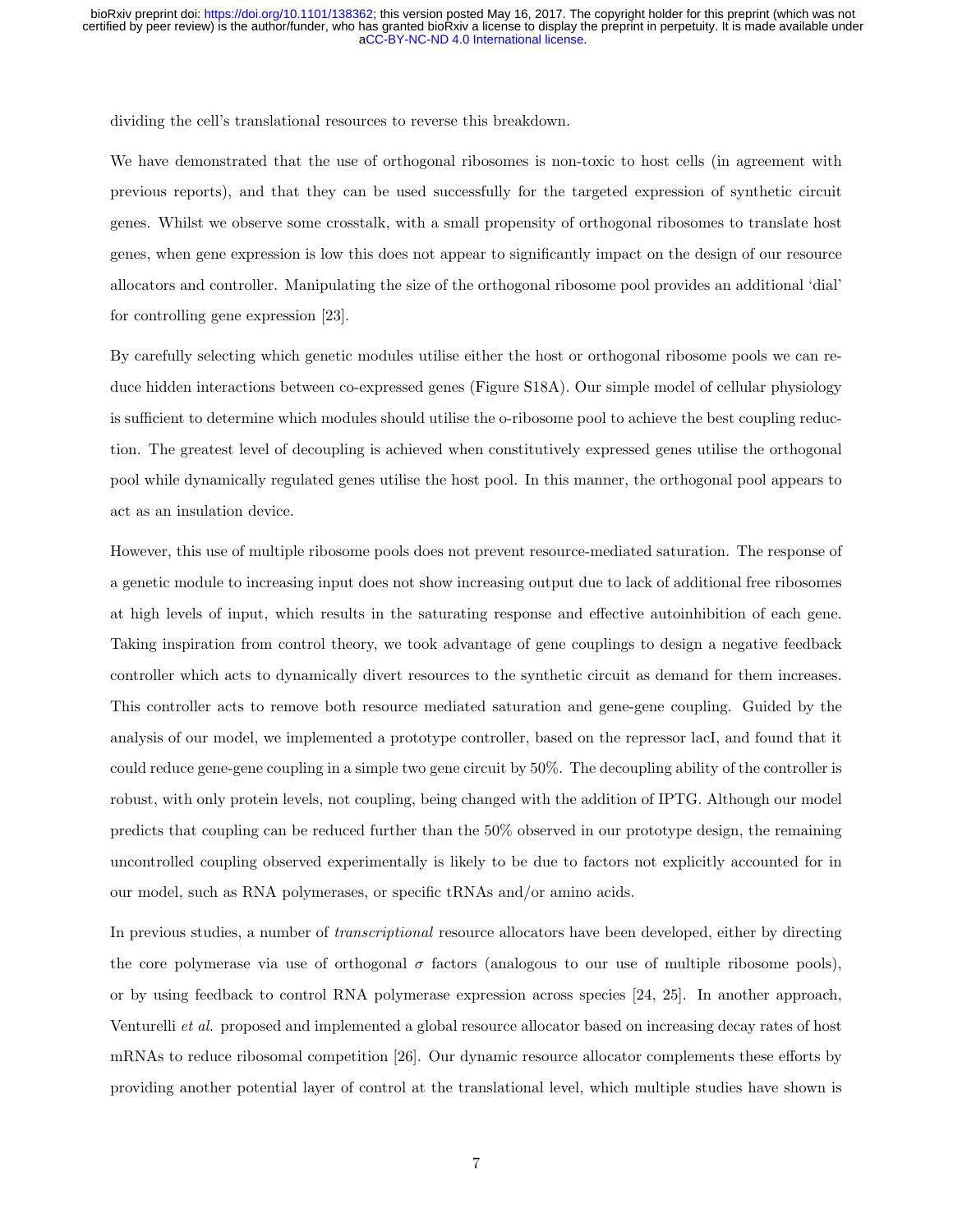the key limiting factor in determining bacterial gene expression. Our results show that, by using the power of feedback control, translational capacity can be controlled in order to optimally manage the consumption of host resources and reduce circuit context dependency. These decoupling mechanisms provide designers with multiple means to reduce host-circuit interactions and improve circuit modularity, without the need for costly and time-consuming rounds of experimentation and library screening, thus facilitating the real-world implementation of synthetic gene circuits in future biotechnological applications.

#### Acknowledgements

The authors are indebted to Prof. Jason Chin (MRC-Laboratory of Molecular Biology) and Dr Amit Sachdeva (University of East Anglia) for the plasmids encoding the orthogonal 16S RNA. The authors also thank Dr Domitilla Del Vecchio (Massachusetts Institute of Technology) and Prof. Victor de Lorenzo (Centro Nacional de Biotechnología, CSIC) for the plasmid MBP1.0 and strain E. coli DH5 $\alpha \lambda$  pir respectively. APSD and DGB acknowledge funding from the University of Warwick and the EPSRC & BBSRC Centre for Doctoral Training in Synthetic Biology (grant EP/L016494/1). JK and JIJ acknowledge support from the European Union's Horizon 2020 research and innovation programme (grant no. 633962) and support from the Biotechnology and Biological Sciences Research Council (BBSRC) (grant BB/M009769/1).

#### Methods

Mathematical modelling The full model and modifications are described in detail in Section S3. All ordinary differential equation models were simulated to steady state using custom software written in MATLAB 2016a (The MathWorks Inc., MA, USA).

Cloning procedures and construction of reporter strains The characteristics of the bacteria, plasmids, and primers used in this study are described in Figure S1, Table S1 and Table S2. DNA manipulation was carried out following standard protocols [27]. Plasmid DNA was isolated from bacterial cells using a commercial QIAprep Spin Miniprep Kit (Qiagen, Hilden, Germany). Restriction endonucleases were purchased from New England Biolabs (NEB, Ipswich, MA, USA).

Plasmid pSEVA63-Dual was derived from MBP 1.0, the original circuit containing the genes for constitutive GFP and inducible RFP expression [6]. The circuit was amplified using the pair of primers Dual F/-R, digested with PacI/SacI and cloned into pSEVA631 using the same restriction endonucleases [28].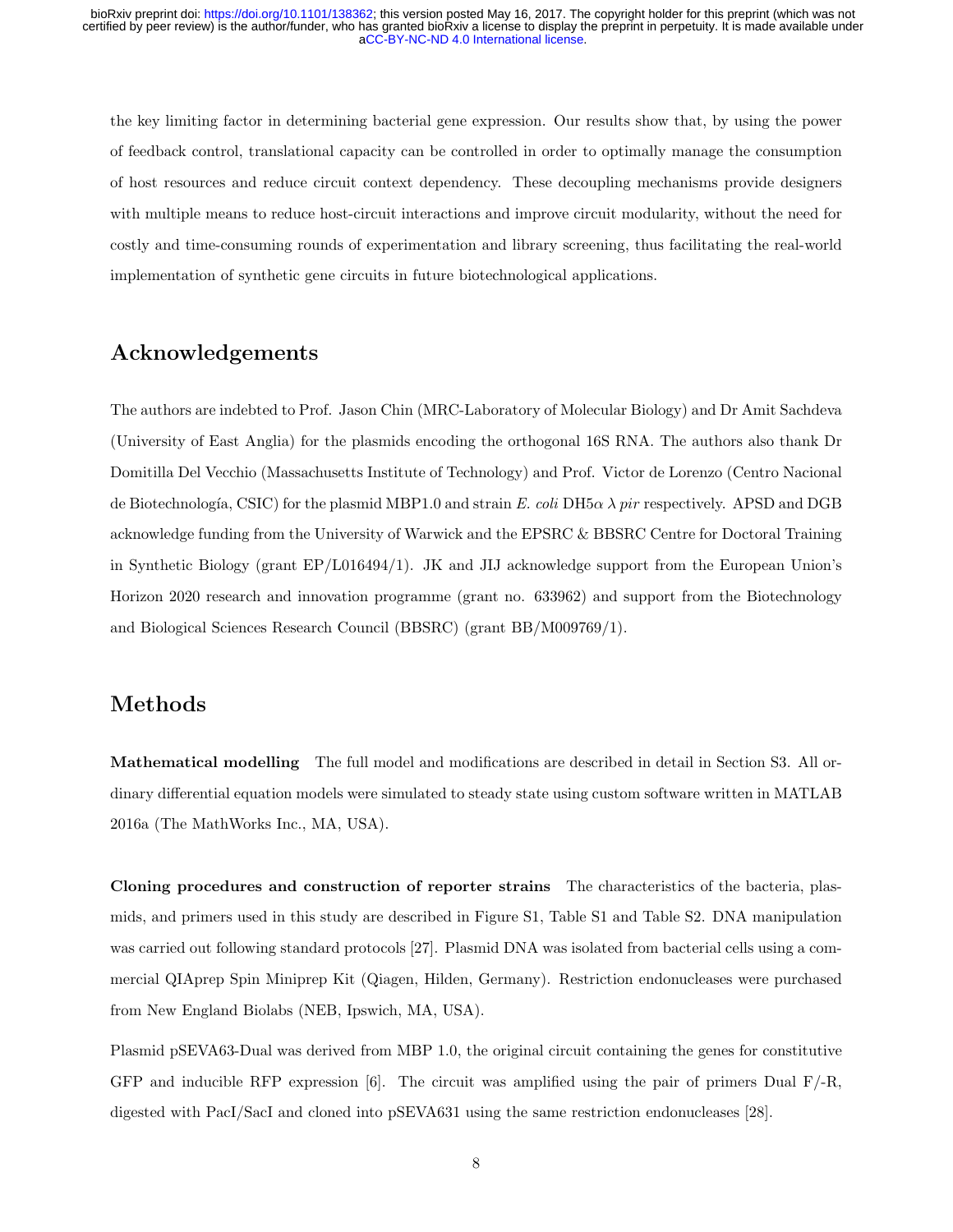Two subsequent cloning steps were carried out to replace the original RBS sequence of RFP in the plasmid. First, the original RBS of RFP was replaced with the orthogonal sequence (ACAATTTTCATATCCCTC-CGCAA) using the Fast Cloning method [29] with primers o-RFP F/-R resulting in the plasmid pEMG-o-RFP-h-GFP. The RBS of GFP was replaced in this circuit using the pair of primers Dual F and Dual R and the PCR product was cloned into pSEVA631 as described above, which resulted in the plasmid pSEVA63-o-RFP-h-GFP. Plasmids pSEVA63-h-RFP-o-GFP and pSEVA63-o-RFP-o-GFP were generated with a similar approach in this case using primers o-GFP F/-R.

The RBS of the lacI gene present in the plasmid pRSF ribo-Q1 O-gst-cam [20] was replaced with the orthogonal version also following this strategy: three partial fragments representing the whole plasmid were amplified by PCR with the respective primer pairs (pAS2 o-lacI pt  $F/-R$ , pAS2 o-lacI pt2  $F/-R$ , pAS2 olacI pt3 F/-R and pAS2 o-lacI pt4 F/-R). Each product had overlapping regions and one of these regions contained the orthogonal RBS directly upstream of the *lacI* gene. DpnI treatment was carried out to remove the template DNA after the PCR reaction, and the DNA fragments were ligated by isothermal assembly [30] yielding plasmid pRSF ribo-Q1 o-gst-cam o-lacI.

The MG1655∆lacIZYA strain – this is the parental MG1655 strain lacking the *lacI* gene and the *lac* operon (i.e. the  $lacZYA$  genes) – was constructed by replacing the target genomic regions with a kanamycin antibiotic cassette (pKD4) using primers lac KO F/-R, followed by removal of the kanamycin resistance using the FLP recombinase using a previously described method [31, 32]. Genomic deletions were confirmed by PCR and by ensuring that the activity of  $\beta$ -galactosidase was not present in the strain.

All plasmid constructs described above were introduced into either E. coli DH5 $\alpha$  or DH5 $\alpha\lambda$ pir strains by transformation for DNA amplification. All experiments in this paper were performed in E. coli MG1655 after transformation with the corresponding plasmids with the exception of those involving the feedback controller (pRSF ribo-Q1 o-gst-cam o-lacI), which were carried out in MG1655∆lacIZYA to prevent cross talk between the endogenous *lacI* gene and the controller.

Cell culturing and fluorescence measurements E.coli strains used in this study were always grown in Luria-Bertani (LB) medium at 37°C. The antibiotics kanamycin (50  $\mu$ g mL<sup>-1</sup>), ampicillin (150  $\mu$ g mL<sup>-1</sup>) and gentamicin (20  $\mu$ g mL<sup>-1</sup>) were added when necessary. In a typical experiment, for each of the biological replicates a single colony from the strain of interest was taken from a fresh plate and cultured overnight in 1 mL of liquid medium in 24-well plates (500 rpm, PMS-1000i Microplate Shaker, Grant, Shepreth, UK). These cultures were diluted 500-fold in the same medium and further grown in the same conditions. Once they reached the exponential phase ( $OD_{600} = 0.2 - 0.3$ ), 2  $\mu$ L of the culture were transferred into 1 mL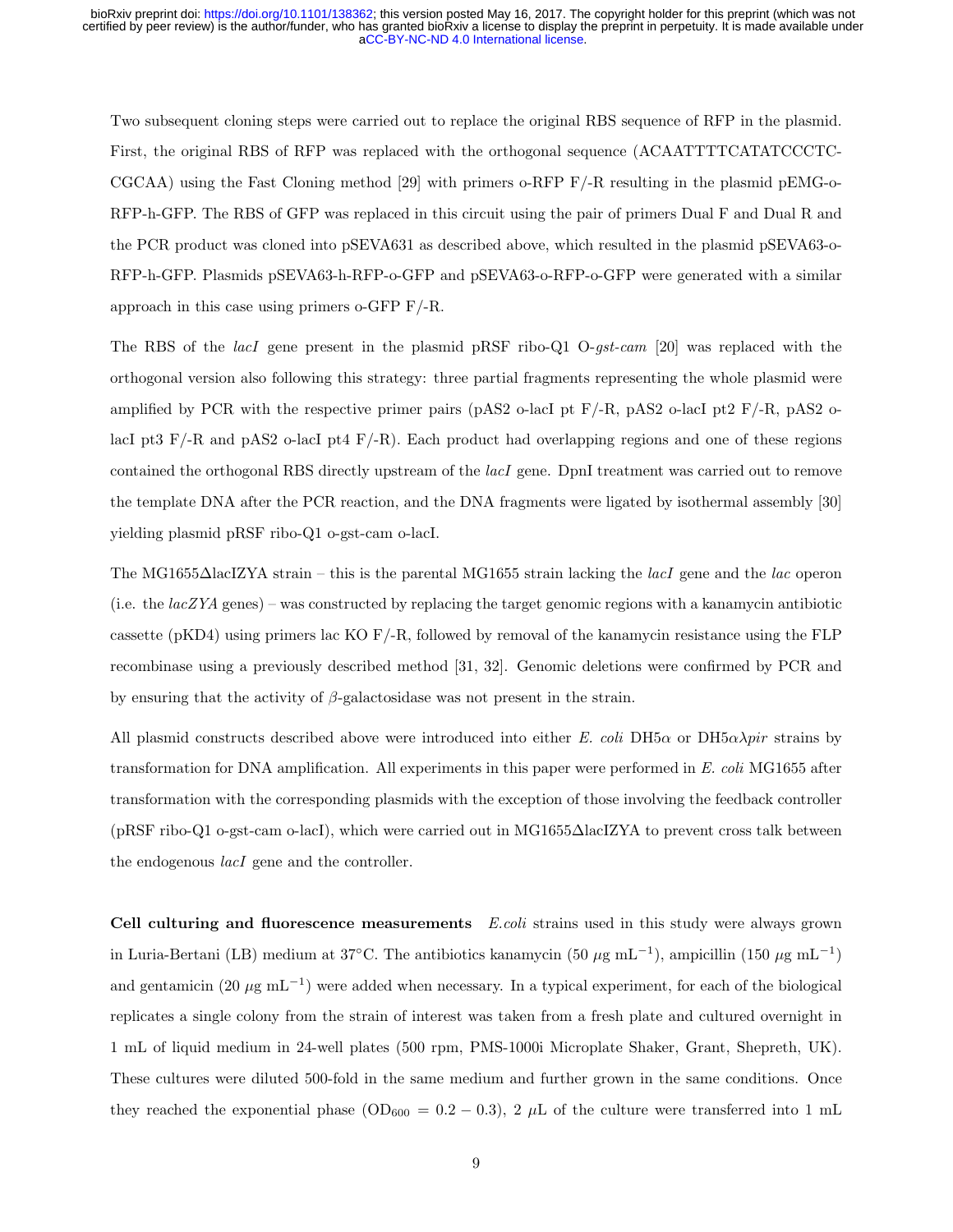of fresh medium containing Isopropyl β-D-1-thiogalactopyranoside (IPTG, Sigma-Aldrich, St. Louis, MO, USA, final concentrations of 0.1, 0.2 and 0.5 mM) and/or N-acyl homoserine lactone (AHL, Sigma-Aldrich, St. Louis, MO, USA, final concentrations of 1.25, 2.5, 5, 10, 20 nM) and cultured in the same way as in the previous two steps.

Growth and fluorescence of these cultures was monitored over time as follows: every hour the  $OD_{600}$  of the cultures was determined using a CLARIOstar microplate reader (BMG Labtech, Ortenberg, Germany). At the same time, 50  $\mu$ L aliquots were taken from each well mixed with 150  $\mu$ L of PBS. The volume of the culture in the wells was kept constant by replenishing with the same volume of fresh medium including the same concentration of the inducers. The suspension of cells in PBS was loaded into an Attune NxT Flow Cytometer (ThermoFisher, Waltham, MA, USA) and analysed for GFP and RFP expression using blue (excitation 561 nm; emission 620/15 nm) and yellow (excitation 561 nm; emission 620/15 nm) lasers respectively. For each sample, 20,000 events were analysed and populations means were estimated using the default software of the instrument.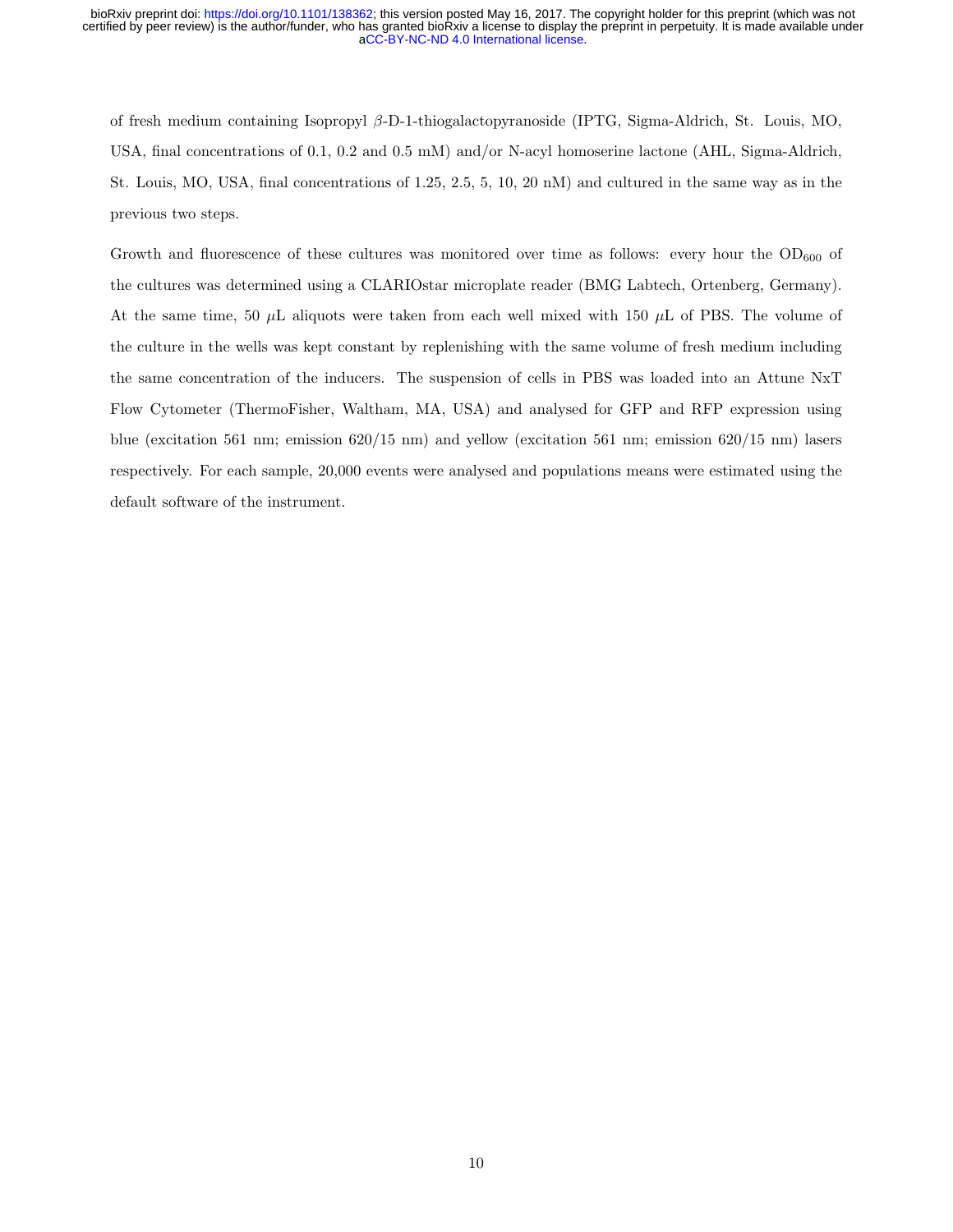### References

- [1] J. A. Brophy and C. A. Voigt, "Principles of genetic circuit design.," Nature Methods, vol. 11, no. 5, pp. 508–20, 2014.
- [2] S. Cardinale and A. P. Arkin, "Contextualizing context for synthetic biology identifying causes of failure of synthetic biological systems," Biotechnology Journal, vol. 7, no. 7, pp. 856–866, 2012.
- [3] Y. Qian, H.-H. Huang, J. Jiménez, and D. Del Vecchio, "Resource competition shapes the response of genetic circuits," ACS Synthetic Biology, 2017.
- [4] M. Scott, C. W. Gunderson, E. M. Mateescu, Z. Zhang, and T. Hwa, "Interdependence of cell growth and gene expression: origins and consequences.," Science, vol. 330, no. 6007, pp. 1099–1102, 2010.
- [5] F. Ceroni, R. Algar, G.-B. Stan, and T. Ellis, "Quantifying cellular capacity identifies gene expression designs with reduced burden," Nature Methods, vol. 12, no. 5, pp. 415–423, 2015.
- [6] A. Gyorgy, J. I. Jiménez, J. Yazbek, H.-H. Huang, H. Chung, R. Weiss, and D. Del Vecchio, "Isocost" Lines Describe the Cellular Economy of Genetic Circuits," Biophysical Journal, vol. 109, no. 3, pp. 639– 646, 2015.
- [7] M. Carbonell-Ballestero, E. Garcia-Ramallo, R. Montanez, C. Rodriguez-Caso, and J. Marcia, "Dealing with the genetic load in bacterial synthetic biology circuits : convergences with the Ohm's law," Nucleic Acids Research, pp. 1–12, 2015.
- [8] T. E. Gorochowski, I. Avcilar-Kucukgoze, R. A. Bovenberg, J. A. Roubos, and Z. Ignatova, "A minimal model of ribosome allocation dynamics captures trade-offs in expression between endogenous and synthetic genes," ACS Synthetic Biology, vol. 5, pp. 710–720, 2016.
- [9] A. Hamadeh and D. del Vecchio, "Mitigation of resource competition in synthetic genetic circuits through feedback regulation," Proc. of IEEE Conference on Decision and Control, 2015.
- [10] Y. Qian and D. Del Vecchio, "Mitigation of ribosome competition through distributed sRNA feedback," Proc. of IEEE Conference on Decision and Control, 2016.
- [11] T. Shopera, L. He, T. Oyetunde, Y. J. Tang, and T. S. Moon, "Decoupling resource-coupled gene expression in living cells," ACS Synthetic Biology, 2017.
- [12] C. Tan, P. Marguet, and L. You, "Emergent bistability by a growth-modulating positive feedback circuit," Nature Chemical Biology, vol. 5, pp. 842–8, nov 2009.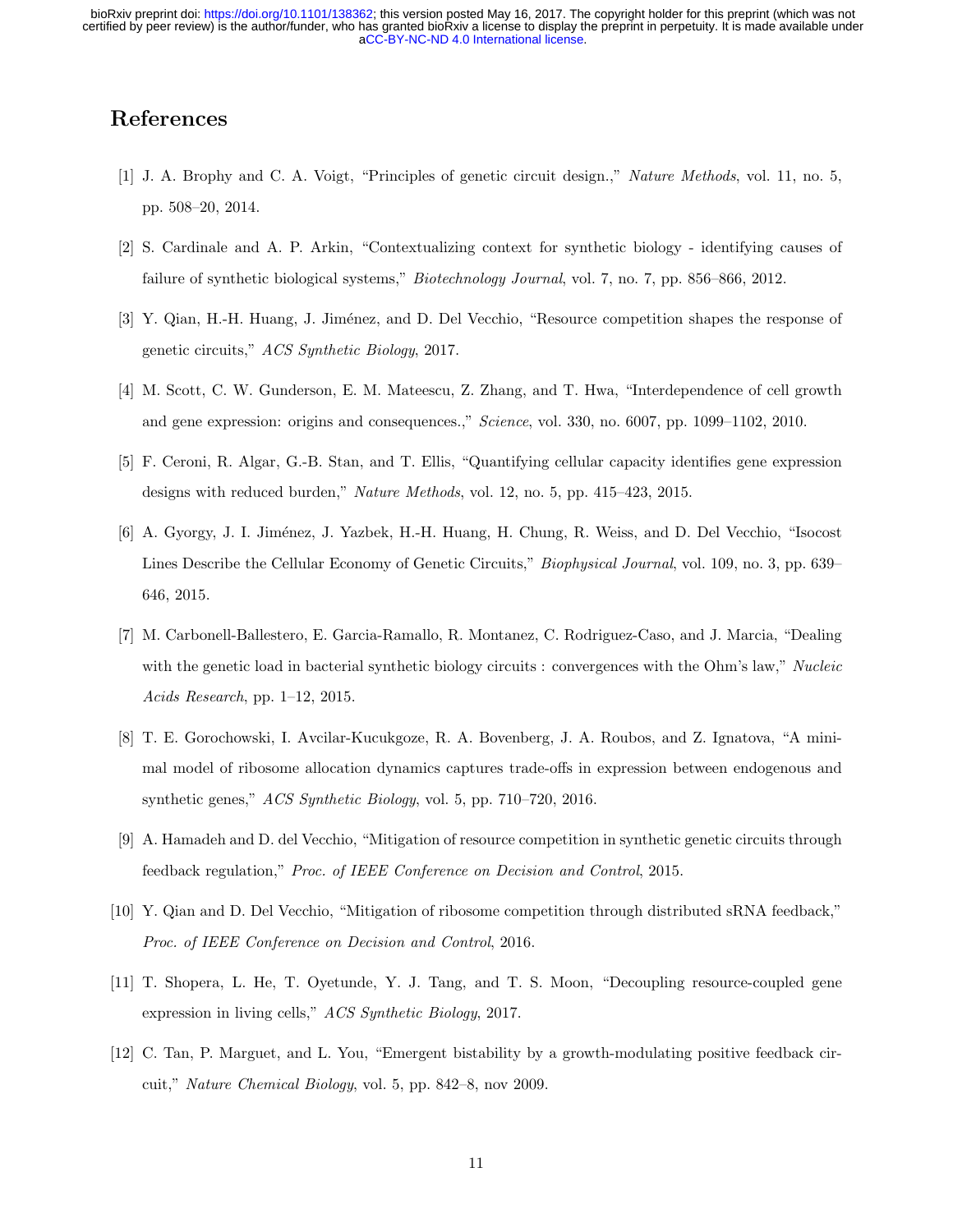- [13] D. E. Cameron and J. J. Collins, "Tunable protein degradation in bacteria.," Nature Biotechnology, vol. 32, no. 12, pp. 1276–1281, 2014.
- [14] A. Hui and H. de Boer, "Specialized ribosome system: preferential translation of a single mRNA species by a subpopulation of mutated ribosomes in Escherichia coli.," Proceedings of the National Academy of Sciences of the United States of America, vol. 84, no. 14, pp. 4762–6, 1987.
- [15] O. Rackham and J. W. Chin, "A network of orthogonal ribosome·mRNA pairs," Nature Chemical Biology, vol. 1, no. 3, pp. 159–166, 2005.
- [16] L. M. Chubiz and C. V. Rao, "Computational design of orthogonal ribosomes," Nucleic Acids Research, vol. 36, no. 12, pp. 4038–4046, 2008.
- [17] A. Espah Borujeni, A. S. Channarasappa, and H. M. Salis, "Translation rate is controlled by coupled trade-offs between site accessibility, selective RNA unfolding and sliding at upstream standby sites," Nucleic Acids Research, vol. 42, no. 4, pp. 2646–2659, 2014.
- [18] B. J. Des Soye, J. R. Patel, F. J. Isaacs, and M. C. Jewett, "Repurposing the translation apparatus for synthetic biology," Current Opinion in Chemical Biology, vol. 28, pp. 83–90, 2015.
- [19] A. Y. Weiße, D. A. Oyarzún, V. Danos, and P. S. Swain, "Mechanistic links between cellular tradeoffs, gene expression, and growth," Proceedings of the National Academy of Sciences, vol. 112, no. 9, pp. E1038–E1047, 2015.
- [20] A. Sachdeva, K. Wang, T. Elliott, and J. W. Chin, "Concerted, rapid, quantitative, and site-specific dual labeling of proteins," *Journal of the American Chemical Society*, vol. 136, no. 22, pp. 7785–7788, 2014.
- [21] C. M. Falcon and K. S. Matthews, "Operator DNA sequence variation enhances high affinity binding by hinge helix mutants of lactose repressor protein," *Biochemistry*, vol. 39, no. 36, pp. 11074–11083, 2000.
- [22] P. Penumetcha, K. Lau, X. Zhu, K. Davis, T. T. Eckdahl, and a. M. Campbell, "Improving the Lac System for Synthetic Biology," Bios, vol. 81, no. 1, pp. 7–15, 2010.
- [23] J. A. J. Arpino, E. J. Hancock, J. Anderson, M. Barahona, G. B. V. Stan, A. Papachristodoulou, and K. Polizzi, "Tuning the dials of synthetic biology," Microbiology, vol. 159, no. 7, pp. 1236–1253, 2013.
- [24] T. H. Segall-Shapiro, A. J. Meyer, A. D. Ellington, E. D. Sontag, and C. A. Voigt, "A 'resource allocator' for transcription based on a highly fragmented T7 RNA polymerase.," Molecular Systems Biology, vol. 10, no. 7, p. 742, 2014.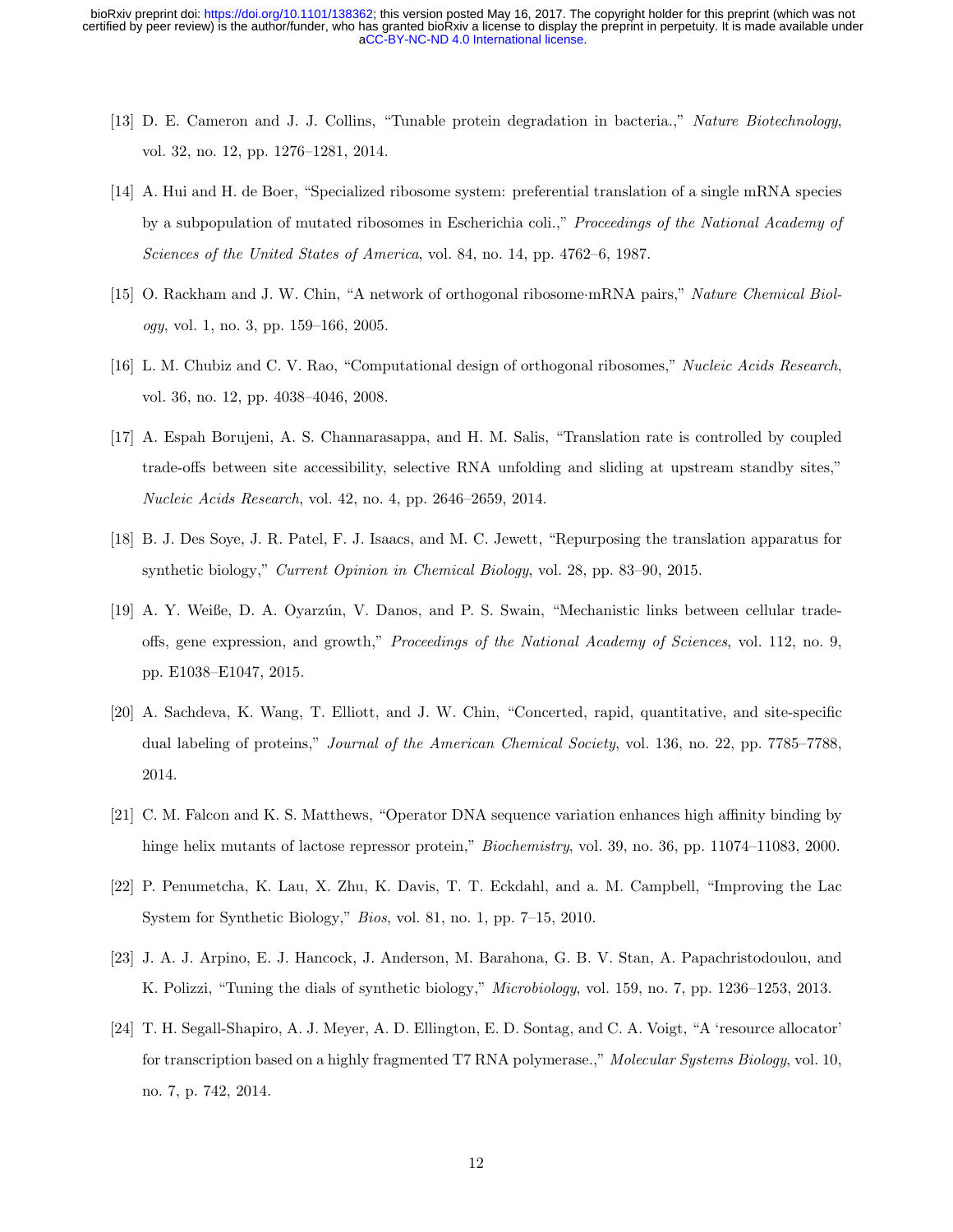- [25] M. Kushwaha and H. M. Salis, "A portable expression resource for engineering cross-species genetic circuits and pathways," Nature Communications, vol. 6, p. 7832, 2015.
- [26] O. S. Venturelli, M. Tei, S. Bauer, L. J. G. Chan, C. J. Petzold, and A. P. Arkin, "Programming mRNA decay to modulate synthetic circuit resource allocation," Nature Communications, vol. 8, pp. 1–26, 2017.
- [27] J. Sambrook and D. Russel, Molecular Cloning: A Laboratory Manual. Cold Spring Harbor Laboratory Press, 2001.
- [28] R. Silva-Rocha, E. Martínez-García, B. Calles, M. Chavarría, A. Arce-Rodríguez, A. de Las Heras, A. D. Páez-Espino, G. Durante-Rodríguez, J. Kim, P. I. Nikel, R. Platero, and V. de Lorenzo, "The Standard European Vector Architecture (SEVA): a coherent platform for the analysis and deployment of complex prokaryotic phenotypes.," Nucleic Acids Research, vol. 41, no. Database issue, pp. D666–75, 2013.
- [29] C. Li, A. Wen, B. Shen, J. Lu, Y. Huang, and Y. Chang, "FastCloning: a highly simplified, purificationfree, sequence- and ligation-independent PCR cloning method," BMC Biotechnology, vol. 11, p. 92, oct 2011.
- [30] D. G. Gibson, L. Young, R.-Y. Chuang, J. C. Venter, C. A. Hutchison, and H. O. Smith, "Enzymatic assembly of DNA molecules up to several hundred kilobases," Nature Methods, vol. 6, pp. 343–345, may 2009.
- [31] K. Datsenko and B. Wanner, "One-step inactivation of chromosomal genes in Escherichia coli K-12 using PCR products," Proceedings of the National Academy of Sciences USA, vol. 97, no. 12, pp. 6640–6645, 2000.
- [32] T. Baba, T. Ara, M. Hasegawa, Y. Takai, Y. Okumura, M. Baba, K. A. Datsenko, M. Tomita, B. L. Wanner, and H. Mori, "Construction of Escherichia coli K-12 in-frame, single-gene knockout mutants: the Keio collection," *Molecular Systems Biology*, vol. 2, feb 2006.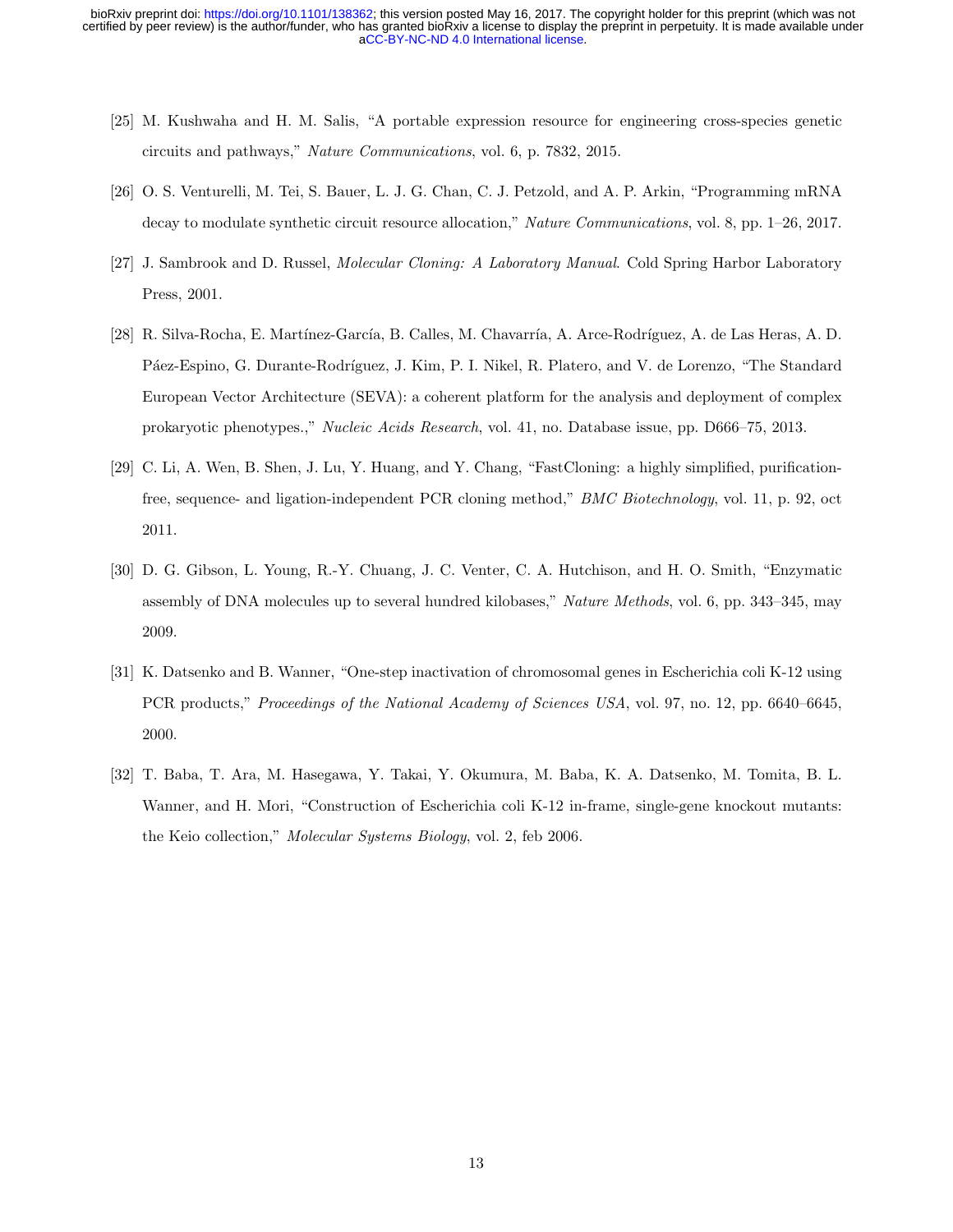## List of Figures

|       | Gene coupling in gene circuits utilising either the host or orthogonal ribosome pool. $\dots$ . $16$ |  |
|-------|------------------------------------------------------------------------------------------------------|--|
|       |                                                                                                      |  |
|       |                                                                                                      |  |
| $5 -$ |                                                                                                      |  |
|       |                                                                                                      |  |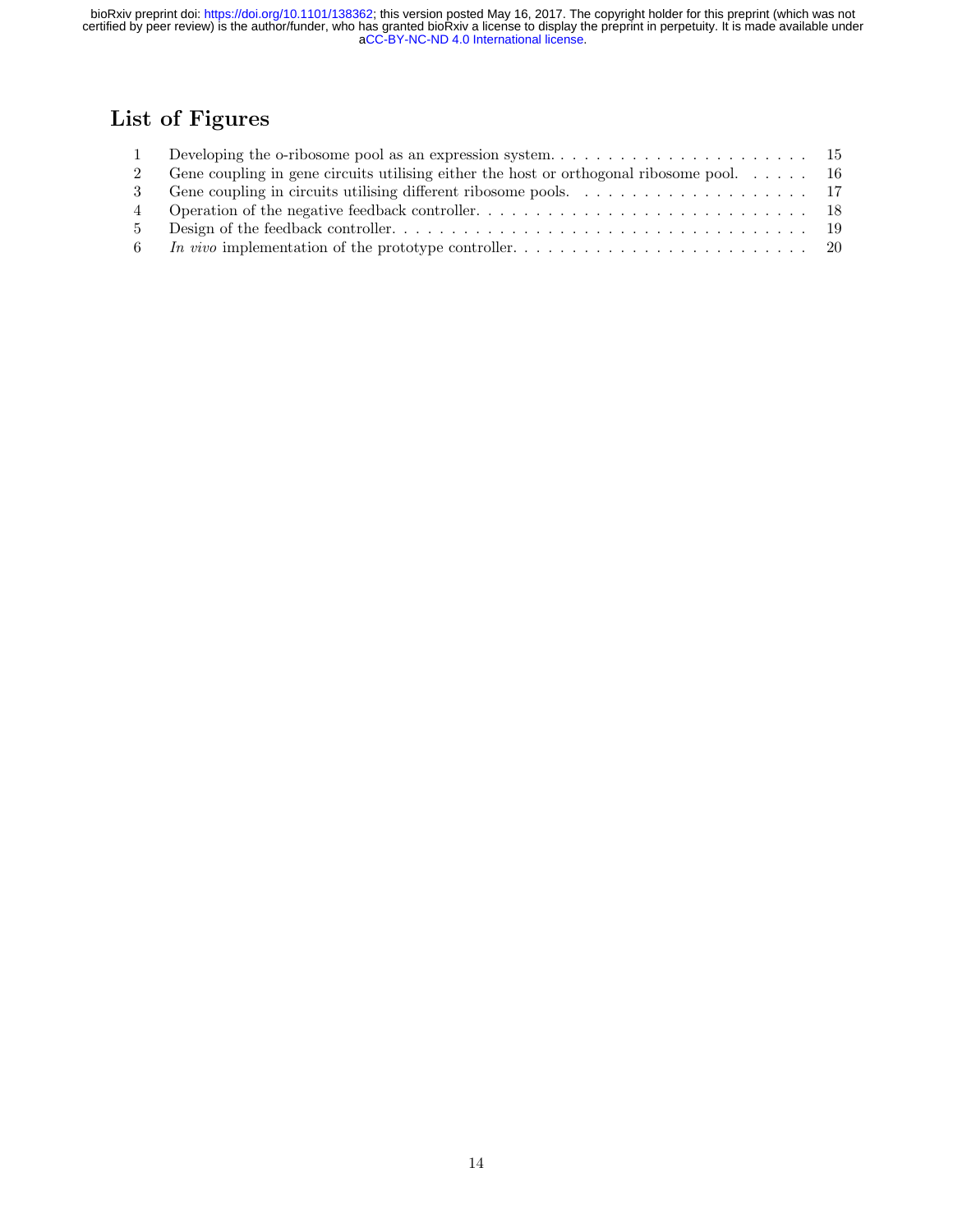

Figure 1: Developing the o-ribosome pool as an expression system. RFP expression using either the host or o-ribosome pool. o-ribosomes are produced by inducing o-16S rRNA with increasing concentrations of IPTG.  $(o/h)$ -RFP is induced with 20 nM AHL throughout. Bars represent means  $\pm$  1 SD. a. Schematic of the orthogonal translation system. b. Expression of h-RFP by the host ribosome pool. c. Expression of o-RFP by the o-ribosome pool.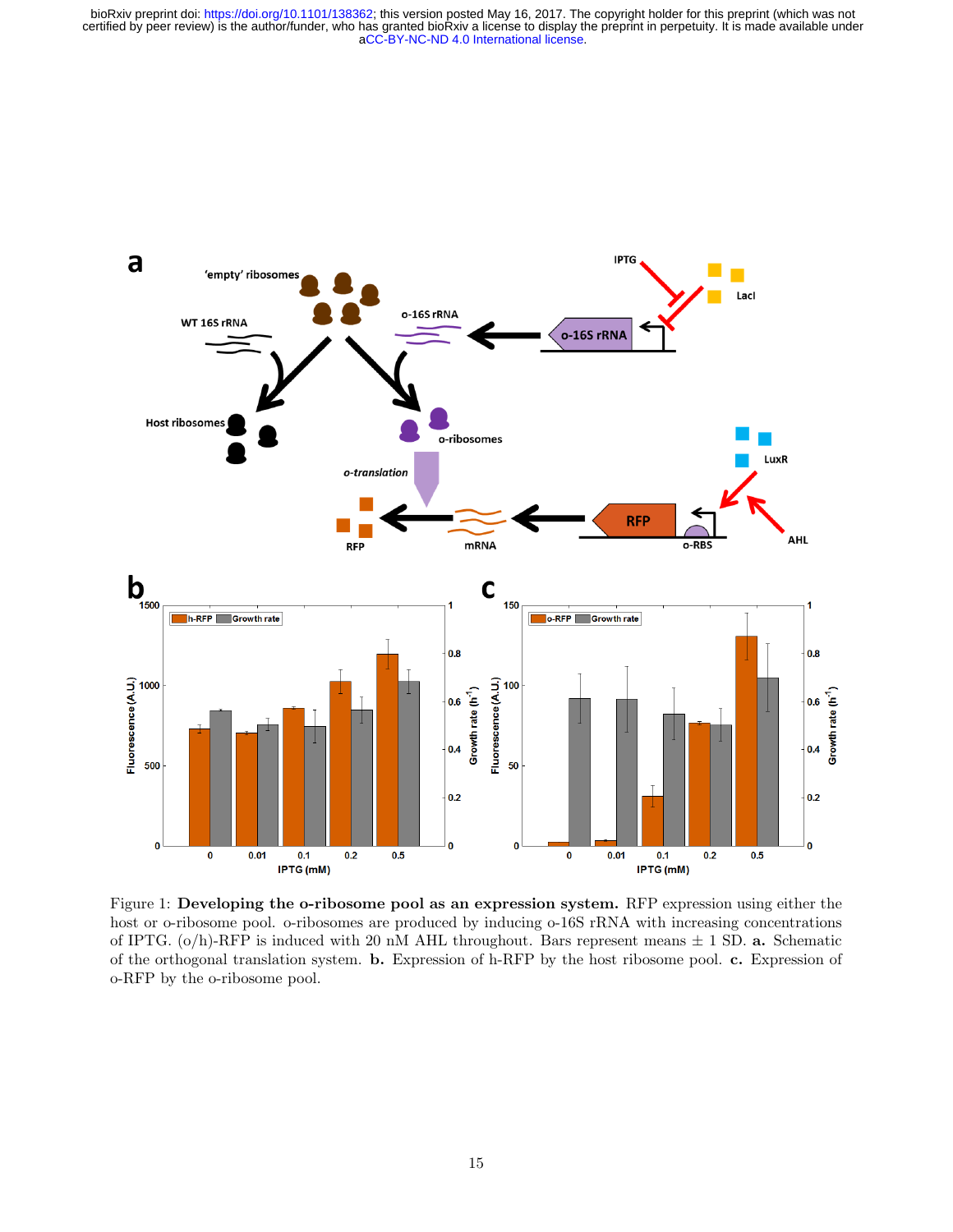

Figure 2: Gene coupling in gene circuits utilising either the host or orthogonal ribosome pool. Simulations of the steady state concentrations of RFP and GFP normalised by the maximum protein production achieved across the o-rRNA transcription rates tested.  $\omega_{GFP} = 100$  and  $\omega_{RFP} = 1$  to  $10^3$  mRNAs per min. o-rRNA production  $(\omega_{\rho})$  was simulated at the RNAs per min as shown. Experimental data was produced by inducing RFP using AHL from 0 to 20 nM. Points are the mean steady state fluorescence  $\pm$  1 S.D normalised by maximum GFP expression obtained across different levels of IPTG treatment. The isocost line is fit to the mean fluorescence. o-ribosome production was induced using IPTG at the concentrations as shown. **a.** Simulations of circuit using the host ribosome pool. **b.** In vivo protein productions using the host ribosome pool. c. Simulations of the circuit using the o-ribosome pool for translation. d. In vivo coupling observed in the circuit using the o-ribosome pool.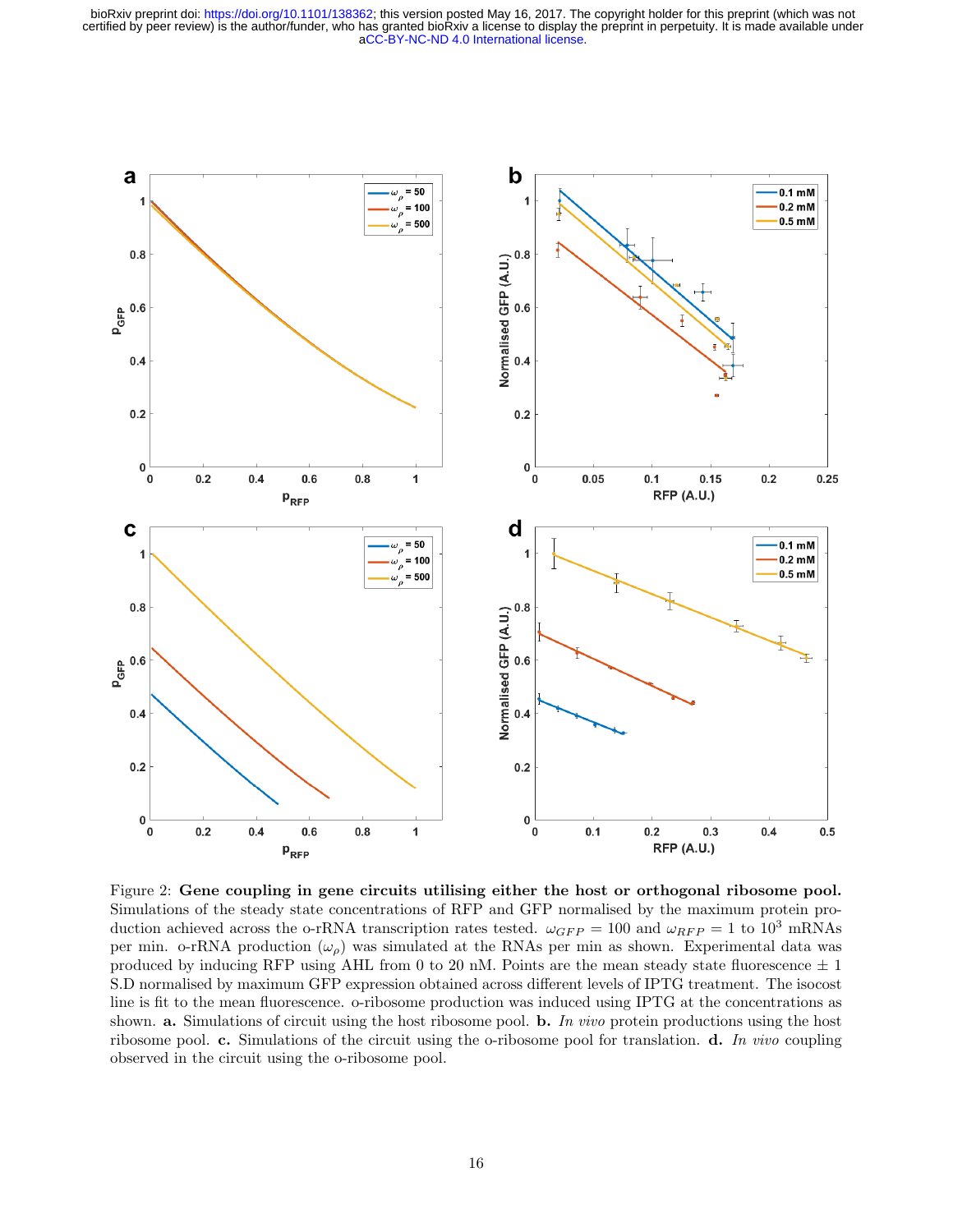

Figure 3: Gene coupling in circuits utilising different ribosome pools. Simulations of the steady state concentrations of RFP and GFP normalised by the maximum protein production achieved across the o-rRNA transcription rates tested.  $\omega_{GFP} = 100$  and  $\omega_{RFP} = 1$  to  $10^3$  mRNAs per min. o-rRNA production  $(\omega_o)$  was simulated at the rates shown. Experimental data was produced by inducing RFP using AHL from 0 to 20 nM. Points are mean steady state fluorescence  $\pm$  1 S.D. normalised by maximum GFP expression obtained across different levels of IPTG treatment. The isocost line is fit to the mean fluorescence. o-ribosome production was induced using IPTG at the concentrations as shown. a. Simulations of the circuit using host ribosomes for RFP expression and o-ribosome for GFP expression. b. In vivo coupling of the h-RFP-o-GFP circuit. c. Simulations of the circuit using the o-ribosome for RFP expression and host pool for GFP. d. In vivo coupling of the o-RFP-h-GFP circuit.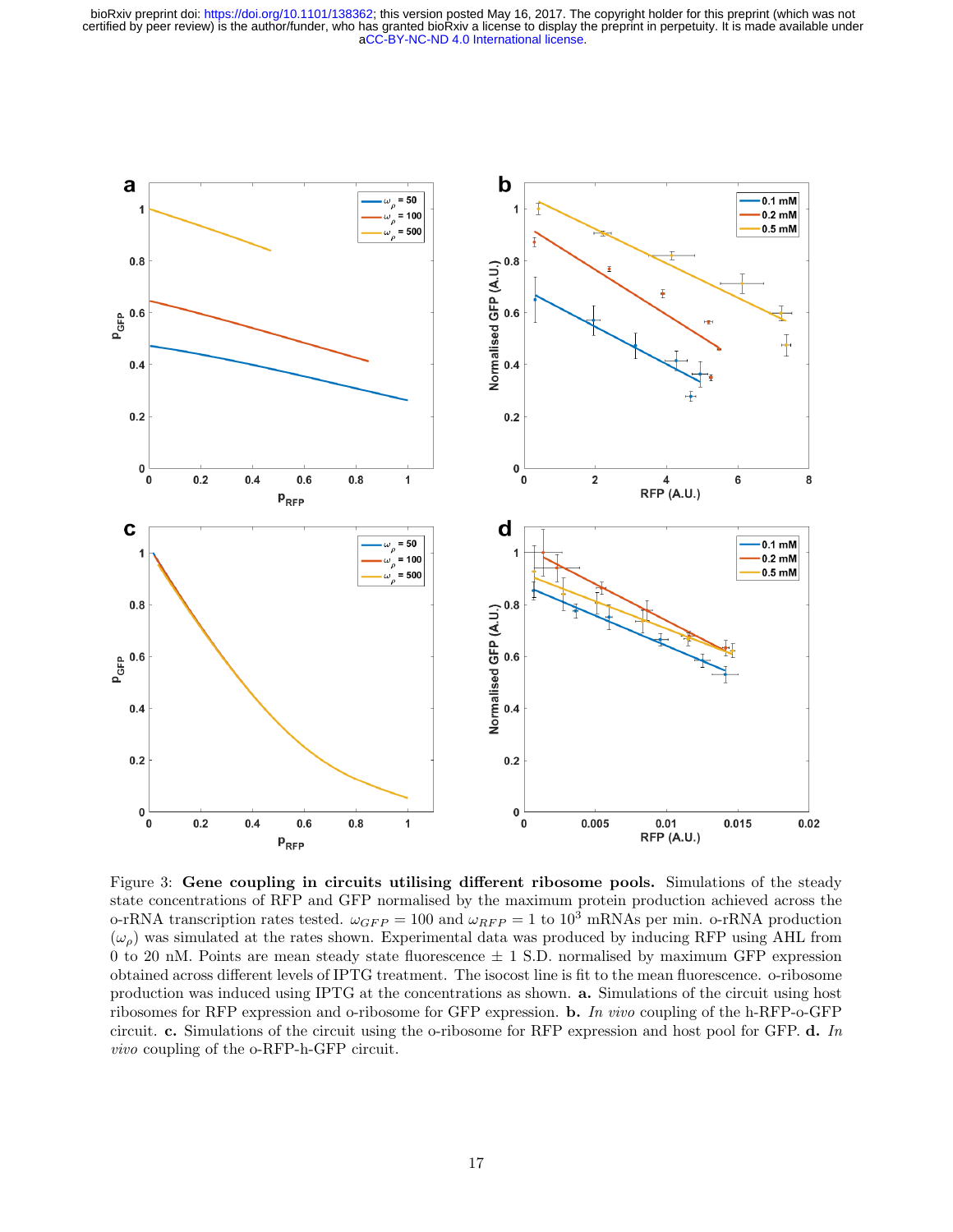

Figure 4: Operation of the negative feedback controller. a. Structure and function of the negative feedback controller. In the absence of the circuit genes, repression of o-rRNA production is high, and so co-option of ribosomes to the orthogonal pool is low. Upon the introduction of a low demand circuit the o-ribosome pool is redistributed to express both circuit and controller genes. This reduces translation of the constitutively expressed controller due to resource competition, and as a result o-rRNA transcription increases. As circuit demand increases (here RFP transcription increases), increased resource competition results in a greater fall in controller translation. This reduces the repression of the o-rRNA production, allowing more co-option of ribosomes from the host ribosome pool. b. Simulation showing the changing concentrations of the controller components in response to induction of RFP, which creates increased ribosomal demand. c. Changing distribution of the translation complexes, c, in response to RFP induction of genes utilising o-ribosomes for translation.  $c_F$ , controller mRNA-o-ribosome translation complex. **d.** Protein output over time. Inset, coupling in the o-ribosome pool without controller. The induction rate of the o-rRNA was tuned so that both models produce the same protein concentration.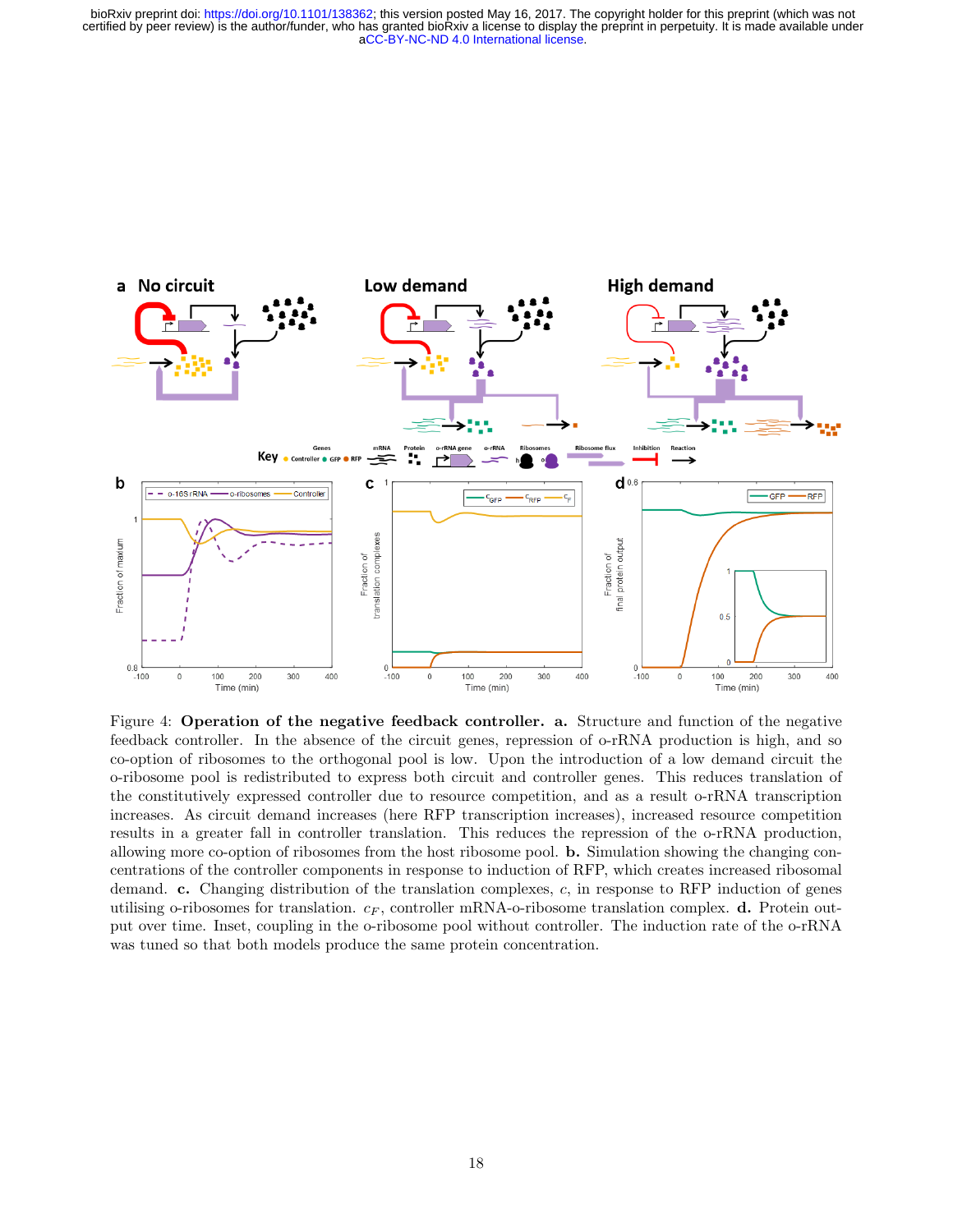

Figure 5: Design of the feedback controller. a. Function and robustness of the controller decoupling in comparison to using the o-ribosome pool alone. The optimal controller parameters were perturbed by drawing random values ( $N = 1000$ ) between  $\pm 50\%$  of the original value. All parameters controlling o-rRNA and controller protein were allowed to vary. Inset, mRNA levels of RFP and GFP. Legend explanation: o-ribo, uncontrolled o-ribosome pool (i.e. when  $\omega_F = 0$  mRNAs per min); Controller, optimal feedback controller; Robustness, action of the perturbed controllers. b. Impact of varying the maximal transcription rate of the controller. c. Impact of varying the strength of the RBS d. Impact of varying the dissociation constant of the repressor. e. Impact of varying the Hill function coefficient of the repressor.